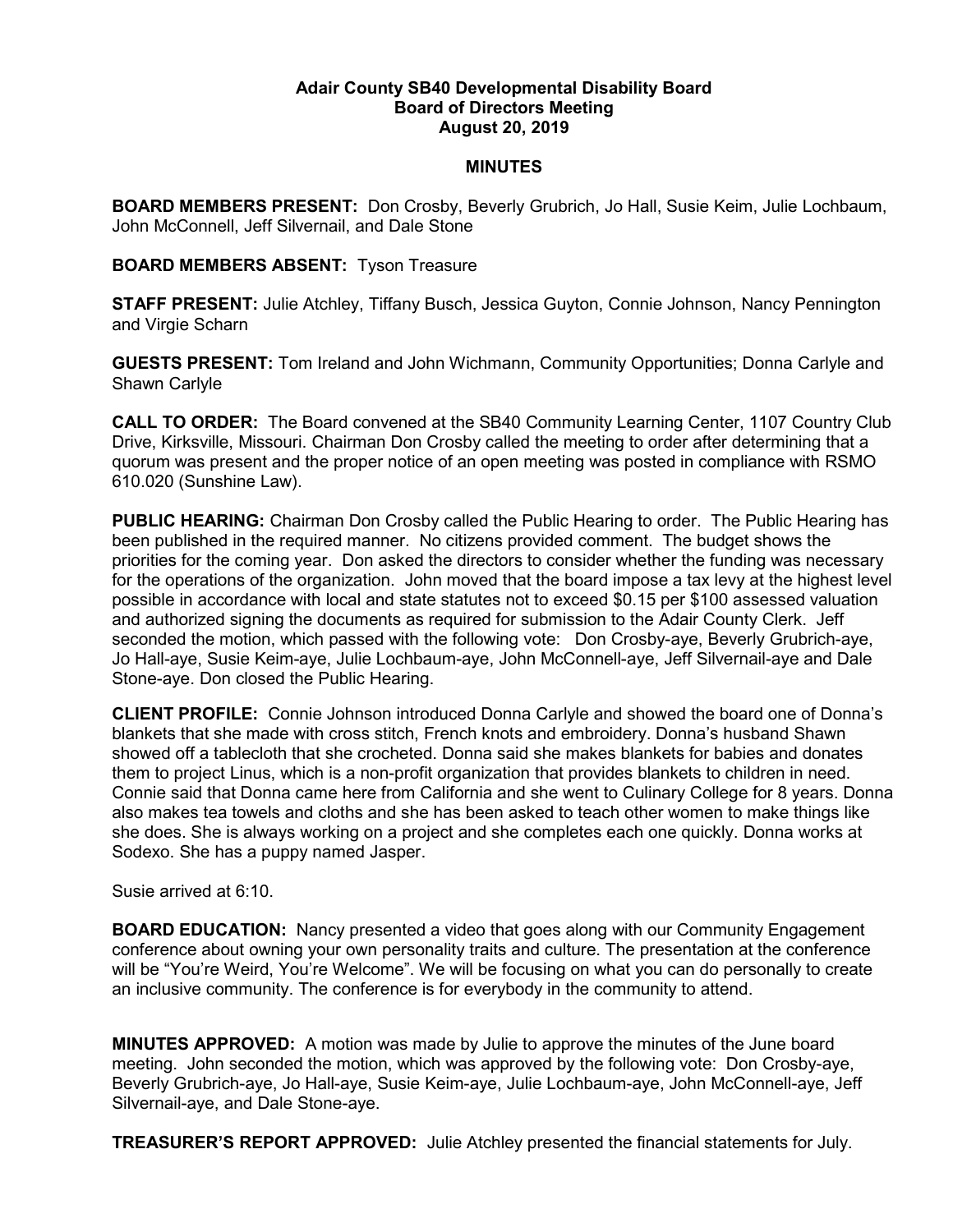We still have the Greenwood center project and High Hope approval on the report. We do not have an update on the grant for High Hope yet.

FUNDING REQUESTS: Nancy presented the summary of individual funding requests for the previous month. They consisted primarily of transportation and dental treatment. Total funds approved were \$12,469.78 for the month.

Jo made a motion to ratify the board email vote to approve \$3,375.52 for continuing integration services for an individual and to approve funding requests for \$1,000 for continuing Personal Assistant services for an individual and \$1,562 for continuing Individual Skills Development services for another individual. John seconded the motion, which was approved by the following vote: Don Crosby-aye, Beverly Grubrich-aye, Jo Hall-aye, Susie Keim-aye, Julie Lochbaum-aye, John McConnell-aye, Jeff Silvernail-aye and Dale Stone-aye.

Tom Ireland from Community Opportunities presented a funding request for \$50,000. They are asking for support again to compensate for a shortfall in their budget for the year. Tom said they had a drastic decline in cardboard sales and have 6-7 month's-worth stocked up. They still take it but can't sell it right now. Tom and Nancy have been discussing ideas about things that they can pursue in the future. Tom says they are pursuing an opportunity with a local employer, but has no details to share yet. Dale asked if cardboard sales will pick up, and Tom replied that one of the mills had a breakdown then another had a major fire that shut them down for several weeks. One of them will reopen in October which should alleviate some of these issues. \$5,000 of funding that is being requested is to be used for repairing a broken bailer to bail aluminum cans. Tom spoke about the impact that Community Opportunities has on members in the community with disabilities. He said that two employees from Community Opportunities are integrating into independent employment, one employee works at a restaurant as well as Community Opportunities, and another employee left to work at Baymont Inn. He also added that the employees who work there love the work they do and the people they work with. Dale made a motion to approve the funding request as presented, John seconded the motion, which was approved by the following vote: Don Crosby-aye, Beverly Grubrich-aye, Jo Hall-aye, Susie Keim-aye, Julie Lochbaum-aye, John McConnell-aye, Jeff Silvernail-aye and Dale Stone-aye.

EMPLOYEE RELATIONS REPORT: There is nothing to report at this time.

.

**EXECUTIVE DIRECTOR'S REPORT:** Nancy presented her reports for the previous month. Logging has gone back up, everyone is working with full caseloads. We have renewed our TCM contract for the next year. We had a demo of Setworks but we are waiting to see what the State is using when they renew their database program. They hope to know that by the end of September. We also have a webinar coming up about cloud computing by Savance-IMS which is used by the Department of Defense. The server is in the cloud, they provide hardware and everyone would have the same log in across devices. We have been having issues with Huber, they didn't renew our domain before it expired, and updates are not being done.

We did a lot of outreach this month. Nancy met with Tom Ireland about plans for Community Opportunities, several employees attended back to school fairs, we hosted commissioners at the office and talked with legislators through email. We met with 1<sup>st</sup> year medical students from ATSU. People have been identified for the pilot project on the Greenwood Center. Truman is still working on the capital campaign. The Summer Youth Program went well and has finished up.

OTHER BUSINESS/ANNOUNCEMENTS: Tiffany has gotten bids on needed concrete & foundation repair at the McPherson office and asked for approval to spend up to \$6,000 to have the needed repairs completed. Jeff made a motion to approve the request. Susie seconded the motion, which was approved by the following vote: Don Crosby-aye, Beverly Grubrich-aye, Jo Hall-aye, Susie Keimaye, Julie Lochbaum-aye, John McConnell-aye, Jeff Silvernail-aye and Dale Stone-aye.

Julie made a motion that we renew our Conflict of Interest Resolution for the Missouri Ethics Commission. John seconded the motion, which was approved by the following vote: Don Crosby